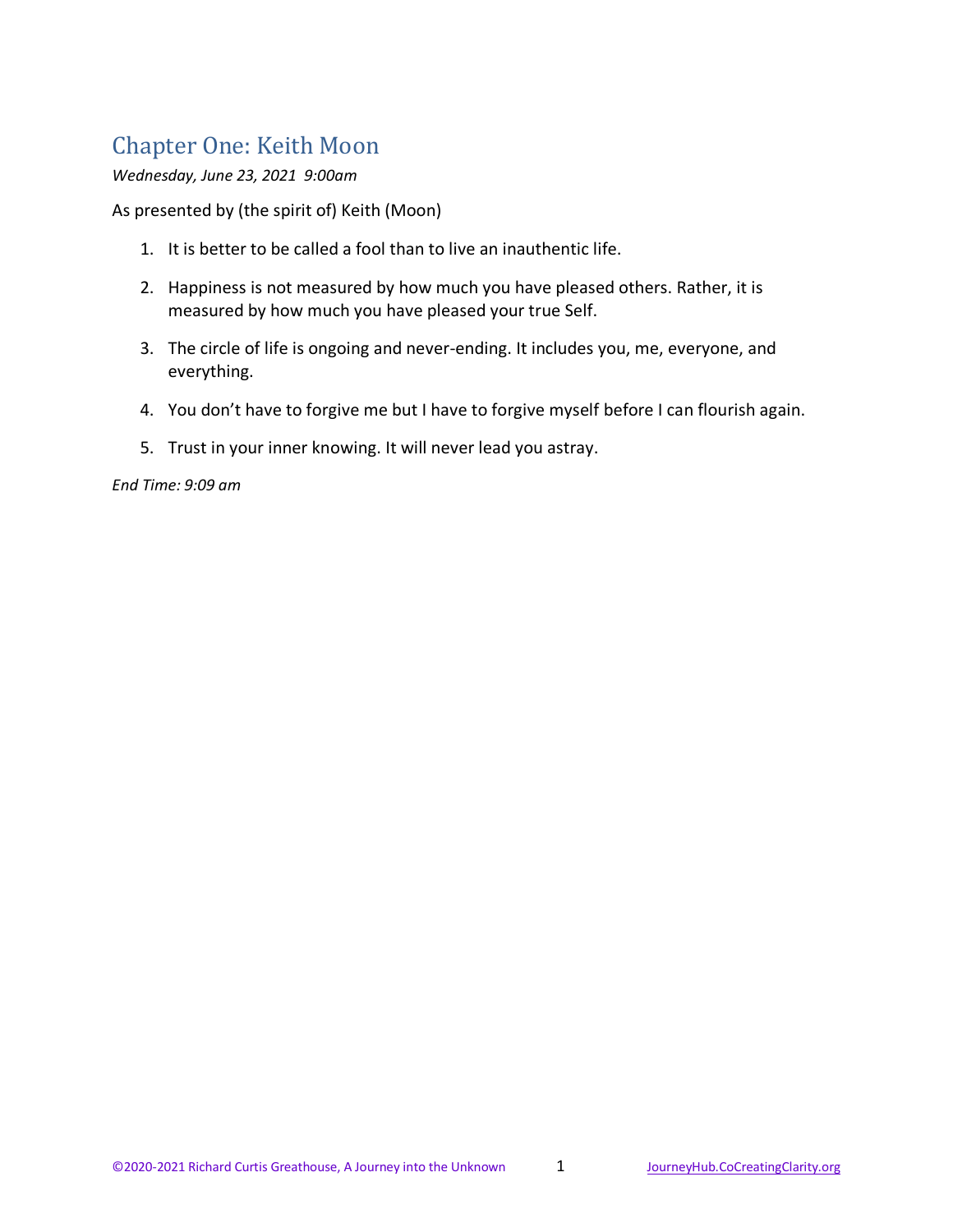# Chapter Two: Mary Wells

#### *Thursday, June 24, 2021 8:51am*

As presented by (the spirit of) Mary (Wells)

- 6. Trust in your knowing. The rest is just gobbledygook.
- 7. Your essence is your soul singing your song
- 8. Your inner beauty is all that matters. The exterior is highly over-rated.

*End Time: 8:56 am*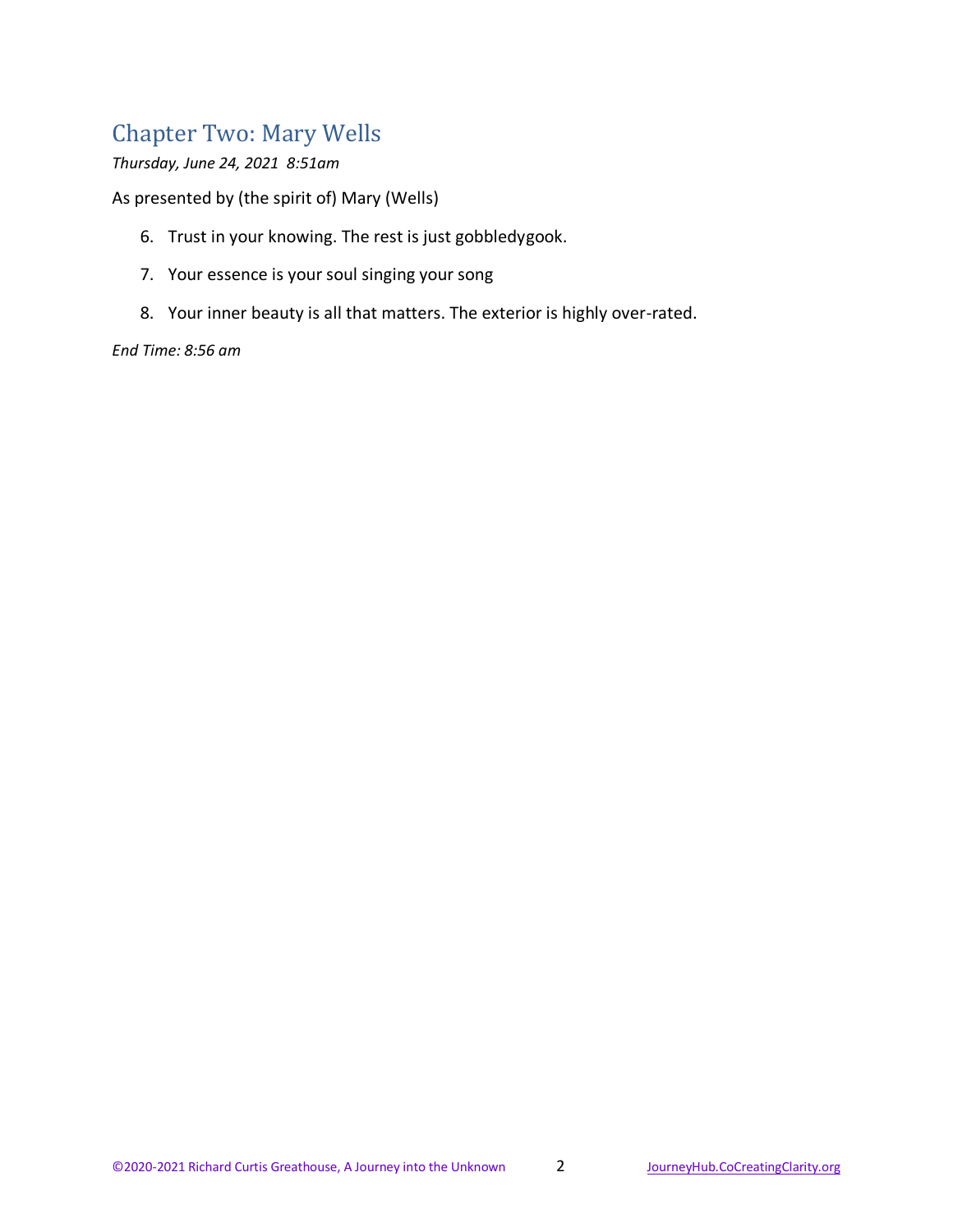## Chapter Three: Michael Jackson

*Friday, June 25, 2021 6:47am*

As presented by (the spirit of) Michael (Jackson)

- 9. Whatever people say about you, whether it is good or bad, doesn't really mean a thing. It's what you say about yourself that really matters.
- 10. At the end of the day, you are responsible for your own thoughts and actions, not anyone else's.
- 11. Always see the good in yourself and in others. It is the only thing that is true.

*End Time: 6:55 am*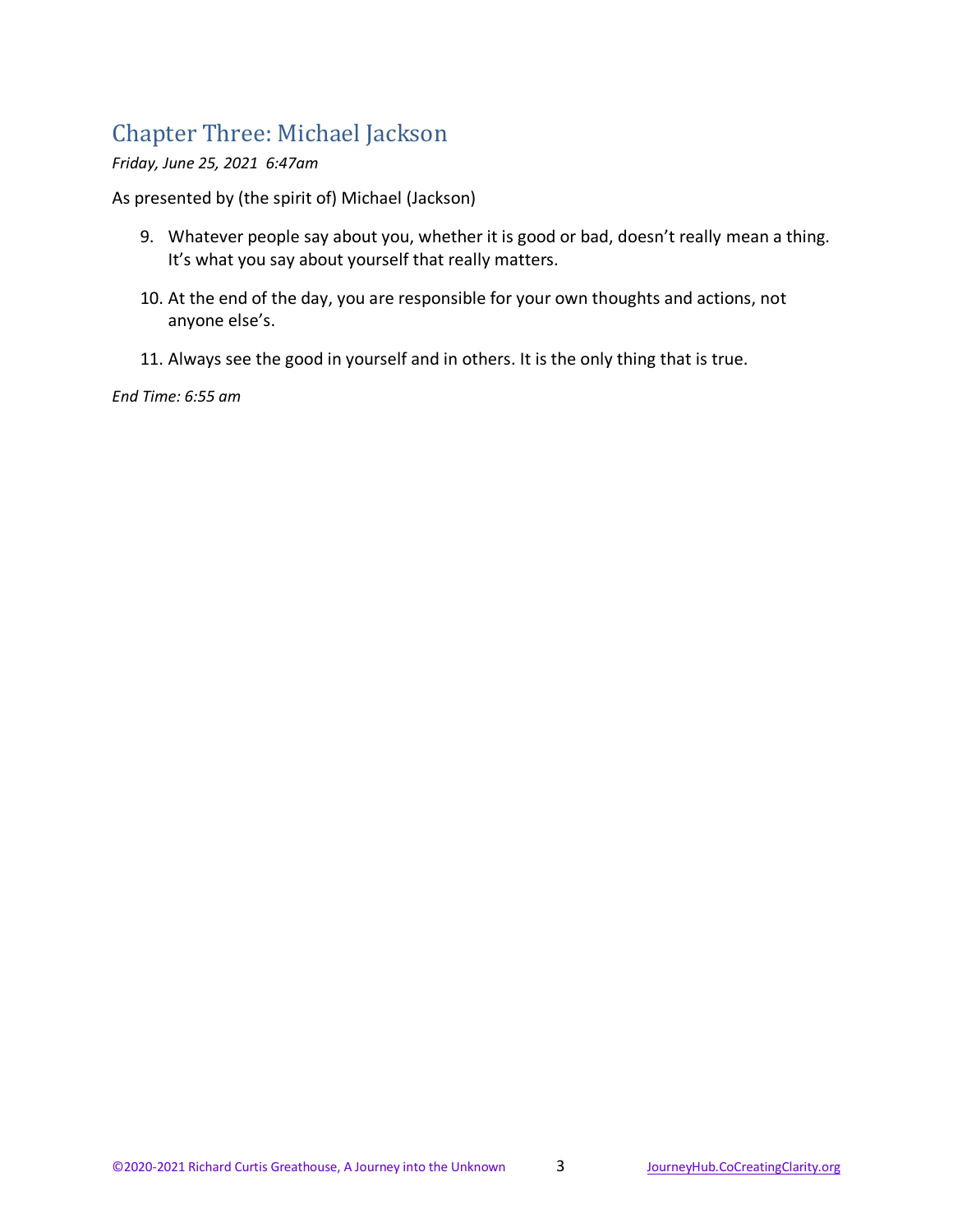## Chapter Four: Toni Morrison

*Saturday, June 26, 2021 7:12am*

As presented by (the spirit of) Toni (Morrison)

- 12. No matter what you see when you look in the mirror, know that words and concepts cannot truly describe your beauty.
- 13. Your face and your hair and your smile are all perfect because they reflect God.
- 14. If words have the power to hurt you, know that only you can take away that power.
- 15. Use your words to edify others, not to tear them down.
- 16. Be courteous when using criticism. It never feels good to either the receiver or the giver.

*End Time: 7:20 am*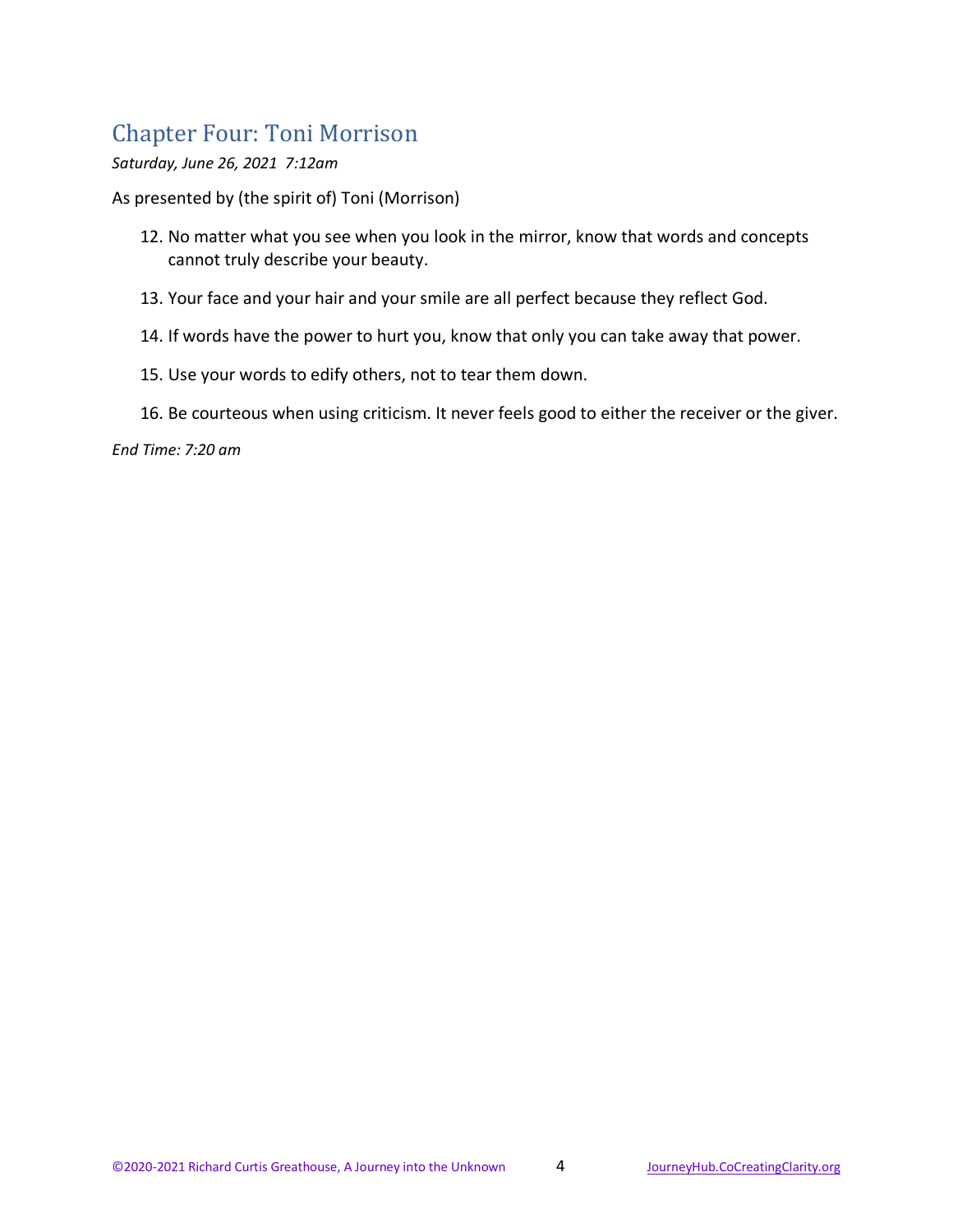## Chapter Five: Frank Sinatra

*Saturday, June 26, 2021 7:22am*

As presented by (the spirit of) Frank (Sinatra)

- 17. You have to wake up each morning and live with yourself, so be smart about it.
- 18. Don't say or do things you're going to regret tomorrow morning after the anger has subsided and/or the alcohol has worn off!

*End Time: 7:26 am*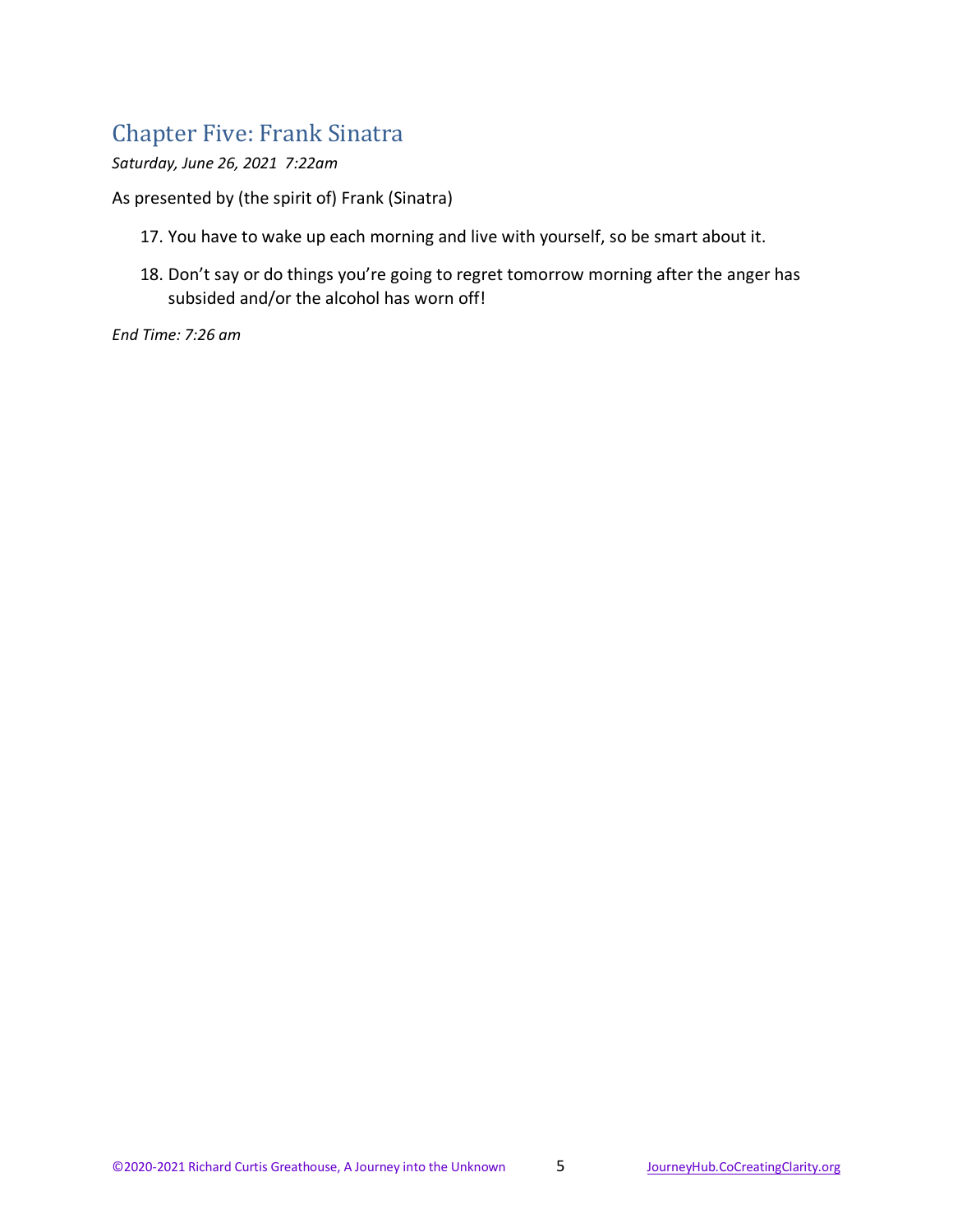### Chapter Six: Dean Martin

*Sunday, June 27, 2021 8:53am*

As presented by (the spirit of) Dean (Martin)

- 19. You hold all the cards. If life is a poker game, just walk away from the table and refuse to play. Why take unnecessary risks?
- 20. Smile at least once a day for no reason. It's good for you.
- 21. Life has been moving you around this whole time. Now it's time to finally admit it and stop being in the way.
- 22. Instead of saying "What can you do for me?", say "How can I help you?"
- 23. Lay off the smoking and drinking but find ways to celebrate where you've been and where you are now. Put some fun in your life.

*End Time: 9:03 am*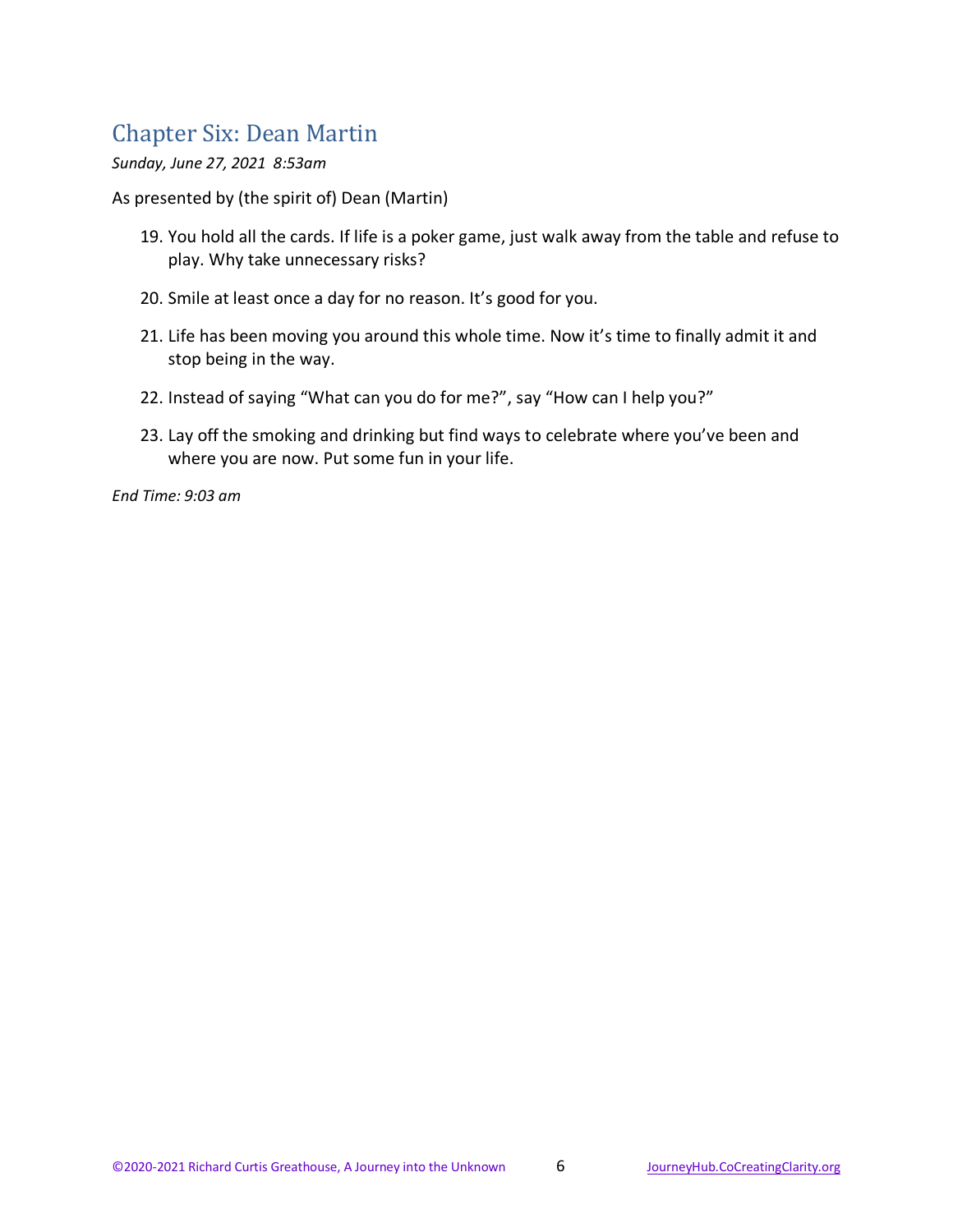## Chapter Seven: Maya Angelou

*Monday, June 28, 2021 7:42am*

As presented by (the spirit of) Maya (Angelou)

- 24. When you are your best self, God shines through you to touch everyone and everything around you
- 25. The victor is the one who says "I made it" when leaving this world, knowing that each and every experience, both good and bad, helped shape them.
- 26. Love is in a tear, shed from a magnificent eye.
- 27. If I stand corrected, I hear your input and I am ready to reconsider.
- 28. The little children are as wise as the elders. It's those in the middle that need their loving guidance.
- 29. Start each day by forgetting yesterday. Wipe the slate clean and begin afresh.
- 30. When I was on the earth, people looked at me as if I was separate from them. This was just an illusion of circumstance, for I Am you and you are me. Together, we are whole.

*End Time: 7:54 am*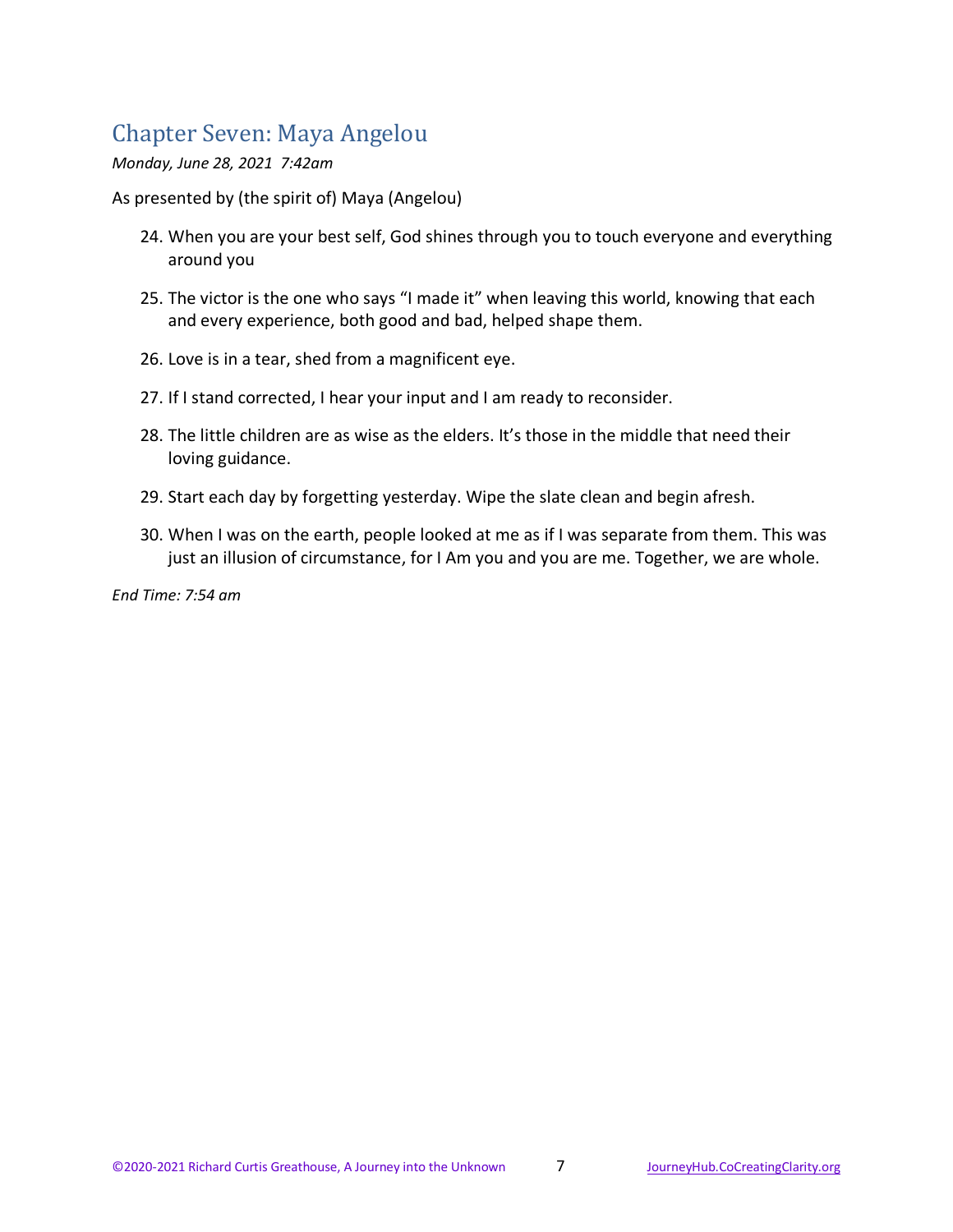## Chapter Eight: John Lennon

*Monday, June 28, 2021 7:56am*

As presented by (the spirit of) John (Lennon)

- 31. We knew what love was and we knew what love wasn't. Our songs helped people to find love within themselves.
- 32. A good song is like going to church, except that it's over in three minutes instead of two hours.
- 33. Now is the time to make that change and to do that thing you have put off for so long. You never know how much time you have left.

*End Time: 8:02 am*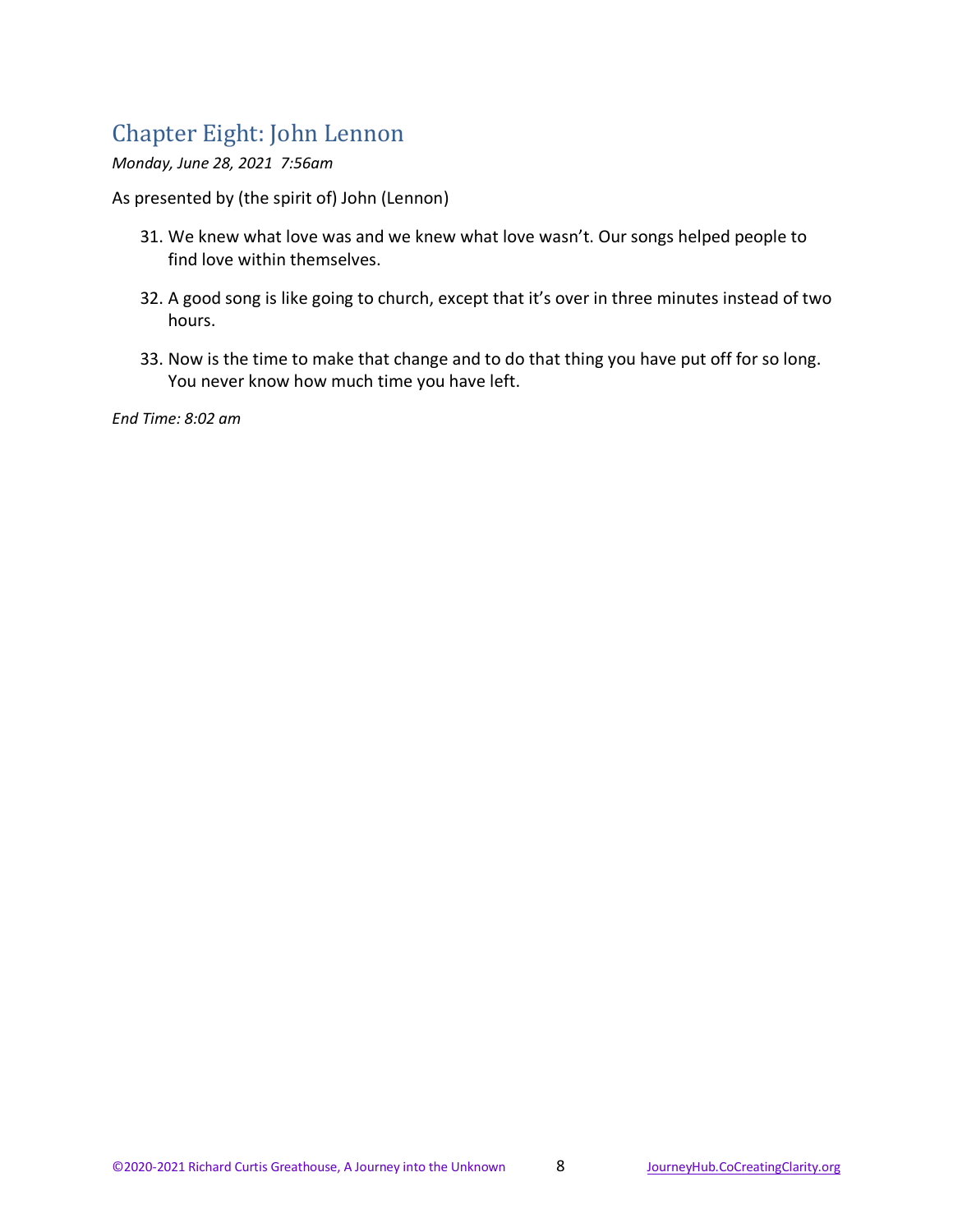## Chapter Nine: George Harrison

*Tuesday, June 29, 2021 6:38am*

As presented by (the spirit of) George (Harrison)

- 34. Let life play you as its guitar. It's a better guitarist than I was.
- 35. Other people's perceptions of you are probably at least somewhat distorted. Don't be afraid to show them the real deal, despite the possible consequences.
- 36. In the end, peace is all that matters.

*End Time: 6:46 am*